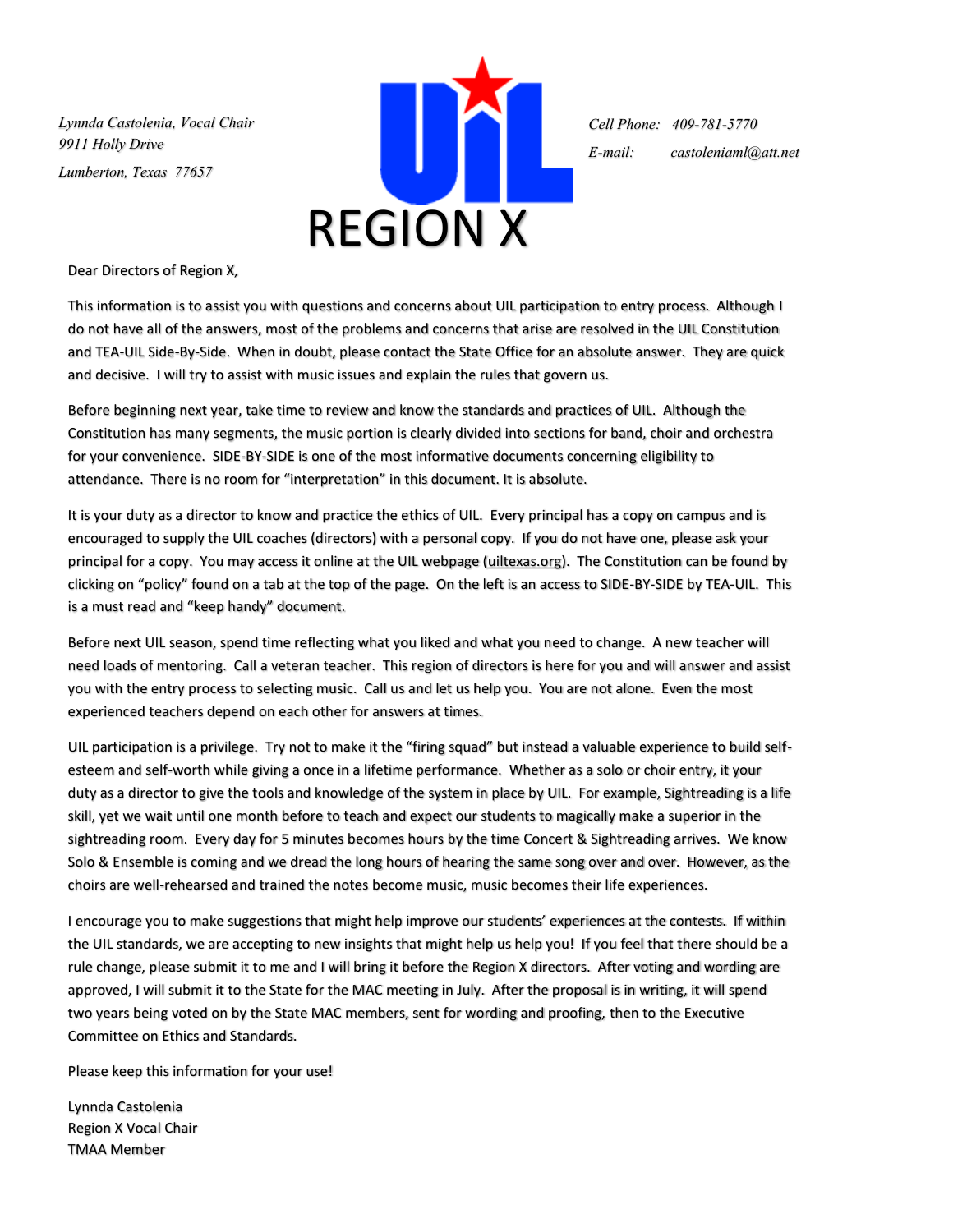## WHERE CAN I FIND THAT?

| CONSTITUTION:                                                                                                            | uiltexas.org                                                                                              | Go to POLICY to find the Constitution.                         |                                                                    |
|--------------------------------------------------------------------------------------------------------------------------|-----------------------------------------------------------------------------------------------------------|----------------------------------------------------------------|--------------------------------------------------------------------|
| TEA-UIL SIDE-BY-SIDE:                                                                                                    | uiltexas.org                                                                                              | Located on left side under "overview"                          | Go to POLICY to find the listing for this.                         |
| UIL CONTACTS:                                                                                                            | uiltexas.org                                                                                              |                                                                |                                                                    |
| Mailing Address:<br>University Interscholastic League<br>P.O. Box 8028<br>Austin, Texas 78713<br>Phone: 512 - 471 - 5883 | Dr. Bradley Kent Music Director<br>Richard Floyd<br>George Strickland Music Assistant<br>Patty Esfandiari | Associate Music Director music@uiltexas.org<br>Music Assistant | music@uiltexas.org<br>music@uiltexas.org<br>music@uiltexas.org     |
| <b>Music Director:</b><br>Department email:<br>Department fax:                                                           | Dr. Bradley Kent<br>music@uiltexas.org<br>512-471-5908                                                    |                                                                |                                                                    |
| PRESCRIBED MUSIC LIST:                                                                                                   | uiltexas.org                                                                                              |                                                                |                                                                    |
| SEND A SUGGESTION OF MUSIC FOR PRESCRIBED MUSIC LIST:                                                                    |                                                                                                           |                                                                | Michael Dean, Chair<br><b>Trinity HS</b><br>michaeldean@hebisd.edu |

- \*\*The UIL website gives information for submitting suggestions for the PML. It also lists the process that is used to select music.
- \*\*The UIL "Contest Information" tab: Page includes sightreading criteria, performance requirements, contest rules and procedures to the rubrics used for adjudication.

FIND A MEMBER OF TMEA THROUGHOUT THE STATE: tmea.org Go to member directory on the left. *Must be a member of TMEA to receive details of membership.*

| <b>REGION X WEBSITE:</b>             | http://www.uilforms.com/regions/10/    |
|--------------------------------------|----------------------------------------|
| <b>REGION X EXECUTIVE SECRETARY:</b> | Nelson Nolden                          |
|                                      | Home phone: 281-426 - 9302             |
|                                      | Cell: 281-615-1310 / Fax: 832-838-8772 |
|                                      | 811 Highland Woods Drive               |
|                                      | Highlands, TX 77562                    |
|                                      | region10music@yahoo.com                |
|                                      |                                        |

REGION X EXECUTIVE COMMITTEE: Superintendents listed on website

TMEA VOCAL CHAIR: Christie Bean, Liberty HS cabean@libertyisd.net TMEA VOCAL SECRETARY: Bryan Brassard, Vidor HS bbrassard@vidorisd.org *All forms, entries, fees for TMEA All Region Choir mail to Christie Bean/Bryan Brassard.*

UIL VOCAL CHAIR: Lynnda Castolenia, retired castoleniaml@att.net *All forms, entries, fees for UIL Solo & Ensemble and Concert & Sightreading Contests mail to NELSON NOLDEN. Middle School Solo & Ensemble will be mailed to Melinda Smith.*